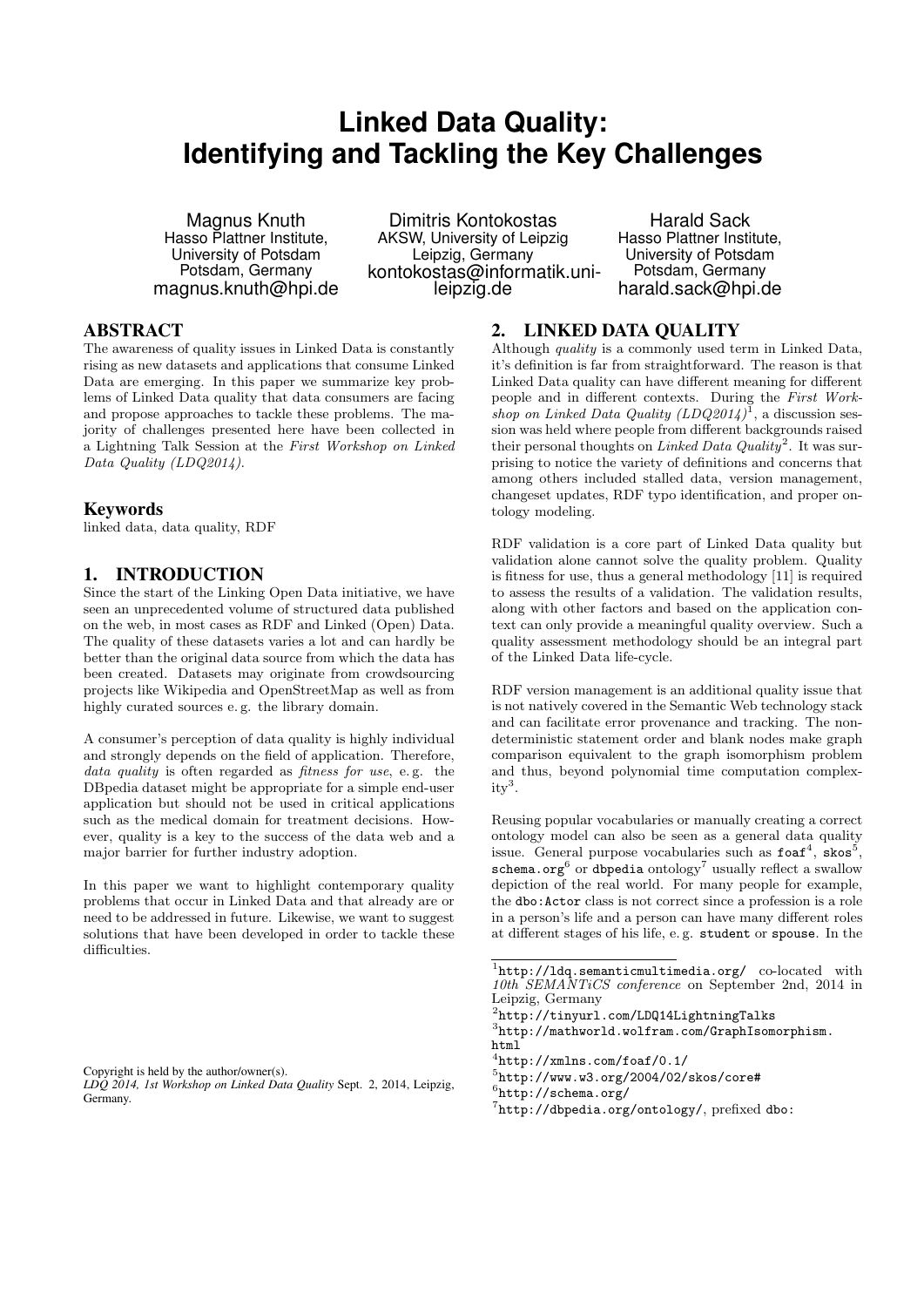end it depends on the granularity level one wants to reflect in his data but granularity usually comes at the cost of data integration.

### 3. TACKLING THE PROBLEM

Specific solutions for tackling the problem of Linked Data Quality as a whole are currently far from reality. Nevertheless, in the following subsection we provide an overview of existing work and possible future directions to cope with Linked Data Quality.

# 3.1 Linked Data validation and Quality assessment

Validation is a core part in the quality assessment of Linked Data. Although RDF exists already for many years there exists no official standard for Linked Data validation at the time of writing and a W3C working group has just been formed to define one<sup>8</sup>. Existing Linked Data application can either rely on ad-hoc options or use independently defined solutions such as: RDF Data Shapes [2], SPIN [6], SWRL [12], Dublin Core Profiles [10], RDFUnit [8] or OWL in CWA and a weaker form of UNA.

However, validation alone cannot be adequate. A general assessment methodology has to be built around validation that can interpret the validation results and assess the quality of the data. Rula et al. [11] propose a general three-phase and six-step methodology for assessing the quality of Linked Data involving manual, semi-automatic, and automated step in the process. On top of an assessment methodology, different applications can be built that automatically evaluate the quality of a dataset and provide automatic quality overviews or quality certifications [9].

# 3.2 Linked Data Cleansing

Data curation in general is a costly process for the publisher. The distributed nature of Linked (Open) Data may demand the involvement of multiple data providers to achieve satisfactory results. On the other hand those, who suffer from low data quality and most often identify these issues, are the data consumers. Unfortunately, only in some cases they provide feedback to create awareness of particular problems. A typical approach for Linked Data consumers is to duplicate a dataset and fix relevant problems within the local copy. These efforts are rarely communicated and hence not imitated on the original data so that other consumers could benefit equally. The Patch Request vocabulary [7] provides a standardized way to communicate change requests to data publishers and other consumers of a dataset. Additionally, Embury et al. [1] examine the feasibility of identifying data corrections in revisioned datasets that can than be applied to copies of that dataset.

The correction of errors in Linked Data should be distributed onto the shoulders of many and possibilities to distribute such changes should be researched.

### 3.3 Best Practices for Linked Data Creation and Reuse

 $8$ http://www.w3.org/blog/data/2014/09/30/ data-shapes-working-group-launched/

Linked Data is primarily made for machine interpretation and therefore it needs to comply the technical standards. Typical RDF parser implementations do not cope with –even minor– syntactical errors. Many publishers create RDF data using scripts or perform changes manually. Such modalities raise the risk of introducing syntactical errors, which can be avoided by using RDF tools and programming libraries, such as the Redland RDF  $API<sup>9</sup>$  and Apache Jena<sup>10</sup>. Optionally, generated RDF data should be checked by subsequent syntax validation prior to publication with appropriate tools, such as the Raptor RDF parser utility<sup>11</sup> and Apache Jena CLI tools<sup>12</sup> .

Hogan et al. [5] name prominent problems with publicly available RDF datasets and survey general RDF validation tools. Heath et al. [4] summarize best practices for publishing Linked Data.

Beyond validating the syntax of their RDF serialization, data providers should also keep an eye on the correct usage of vocabularies. RDFUnit [8] checks for proper vocabulary utilisation by creating tests in form of SPARQL queries from the vocabulary specification. These tests are created automatically and can be executed also on large scale datasets that provide a SPARQL endpoint, as DBpedia.

To ensure that entities within a dataset are described in a form that is required for usage by a particular application, such structures can be defined with RDF Data Shapes as it has been done to the WebIndex data portal [2]. RDF Data Shapes allow to express the expected structure of data, e. g. that a person entity has an xsd:string connected by the property foaf:name. Such shape templates can be used as a contract between data publisher and data consumer in order to guarantee that an application can digest the given data properly.

# 3.4 Versioning Linked Data

Continuous updates to and curation of datasets raises the aim for tracking changes in Linked Data. There is rare support in Linked Data publishing for versioning as well as for provenance of changes. Apache Marmotta<sup>13</sup> is one Linked Data publishing platform that supports versioning. R43ples [3] provides versioning for any triplestore implementation, it acts as a proxy SPARQL endpoint that allows to refer to prior revisions by extending the SPARQL query language while standard SPARQL queries always work transparently on the master revision.

# 4. CONCLUSION

In this paper we have discussed key issues of Linked Data quality aspects and possible ways to tackle them. We see quality as a core –and grey– component of the semantic web stack that, if addressed correctly and systematically, will enable further adoption.

 $13$ http://marmotta.apache.org/

<sup>9</sup> http://librdf.org/

 $^{\rm 10}$  https://jena.apache.org/

<sup>1&</sup>lt;sup>1</sup>http://librdf.org/raptor/rapper.html

<sup>12</sup>https://jena.apache.org/documentation/io/

<sup>#</sup>command-line-tools